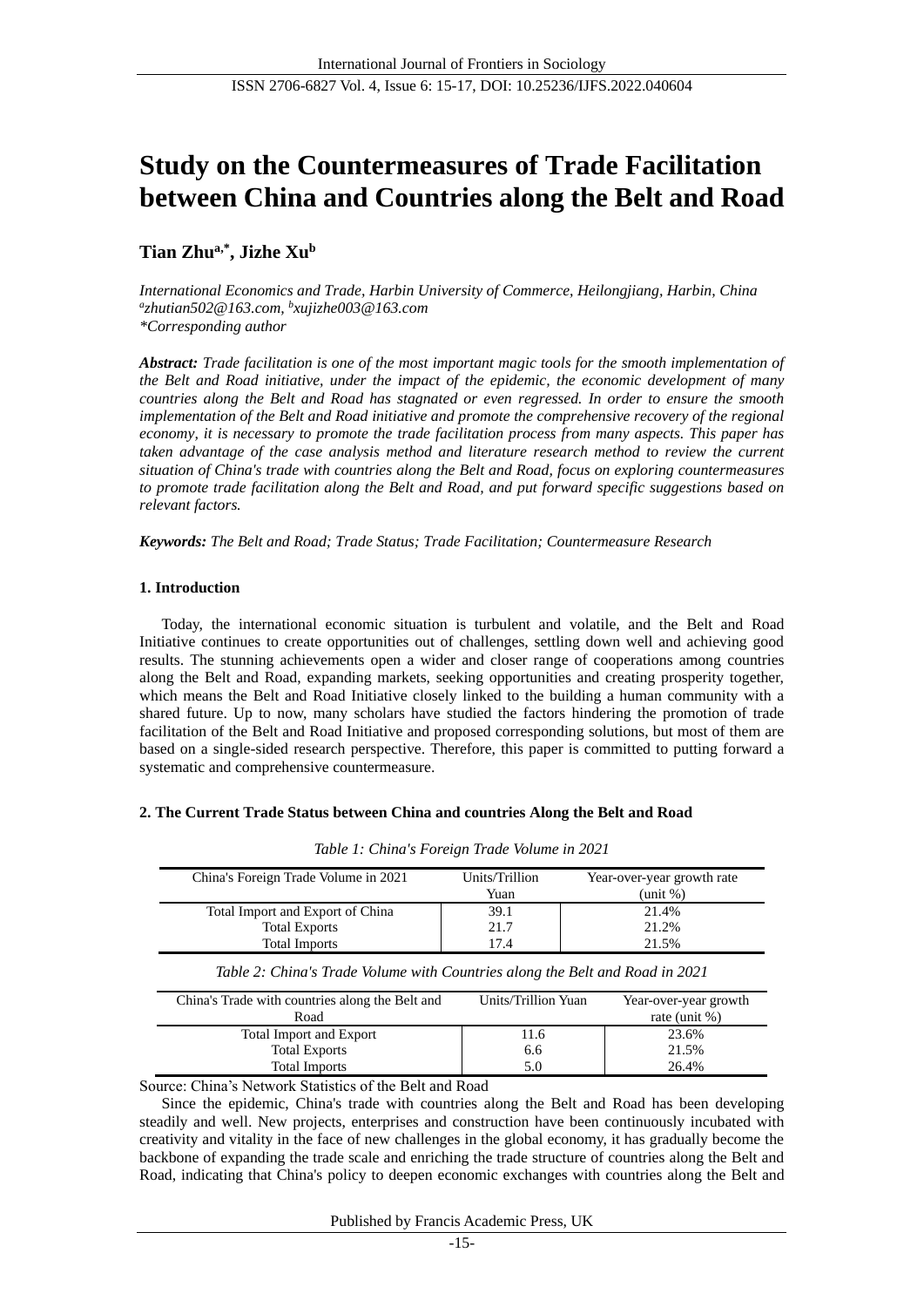# ISSN 2706-6827 Vol. 4, Issue 6: 15-17, DOI: 10.25236/IJFS.2022.040604

Road and build a harmonious and open international economic environment is correct and forward-looking.

Table 1 shows that China's total imports and exports to countries along the Belt and Road account for 29.6 % of China's total foreign imports and exports in 2021, and the proportion continues to grow steadily. A comprehensive analysis of table 2 data shows that the potential of trade cooperation between China and countries along the Belt and Road is being continuously released.

#### **3. Analysis of Countermeasures to Promote the Trade Facilitation of the Belt and Road**

Throughout the analysis of a large number of data and scholars' study, this paper proposes corresponding solutions from four aspects: infrastructure construction, government influence and foreign trade policy, financial environment, and e-commerce [1].

#### *3.1. Improve the Infrastructure Construction of Countries along the Belt and Road*

General Secretary Xi Jinping pointed out that the Belt and Road construction should deepen interconnection and improve the four-in-one interconnection layout of land, sea, sky and network, and should pay attention to strengthen traditional infrastructure and quantify new infrastructure.

The traditional infrastructure along the Belt and Road mainly includes railways, seaports, airports etc., of which railway construction has the heaviest status and the greatest achievements[2]. The China-Laos Railway, the China-Thailand Railway, the Hungarian-Cypriot Railway have been completed one after another, marking the leap from scratch in railway construction. As a major country in railway construction, China has been constantly exporting talents and keeping pace with capital, giving full play to the spirit of 'co-construction and sharing' and actively promoting the construction of the Belt and Road railway network. In the future, China can set up a selection and training project for relevant talents in China, and multiple enterprises can jointly build a talent exchange management system, train relevant talents in a certain project and direction, establish a talent pool and balance the needs. At the same time, speed up the construction of railway, airport and seaport at border ports, so that border provinces and ports can do their best.

In terms of new infrastructure, it is crucial to focus on accelerating the popularization of Internet-related facilities and equipment and promoting the promotion and landing of high-tech technologies. China is experienced in new infrastructure construction, for example, Huawei, China Unicom, China Mobile and other leading domestic new infrastructure companies have made significant achievements and breakthroughs in the construction of broadband network coverage and 5G base stations, which play a leading role in multiple different fields.

#### *3.2. Formulate Foreign Trade Policies Suitable for National Conditions*

Foreign trade policy is related to the development direction and prospect of one country's foreign trade, so it should be adapted to national conditions. Despite regional differences in foreign trade policies, countries along the Belt and Road should open foreign trade policies, deepen foreign trade transactions and promote regional economic development on the basis of mutual consultation and interaction[3]. Meanwhile, customs policies play a significant role in foreign trade[4]. In order to reduce economic, political and legal disputes caused by differences and promote trade facilitation, countries along the Belt and Road should establish a transparent and unified customs environment to improve the efficiency and quality of customs clearance. China must also continuously improve its foreign trade system and establish a complete regulatory system.

#### *3.3. Create a Well-Connected and Diversified Financial Environment*

Investment and financing are the core of the financial environment. Without it, many enterprises cannot invest and develop overseas. To build a good investment and financing environment under the Belt and Road Initiative, international financial institutions such as the Asian Infrastructure Investment Bank, the Silk Road Fund, the World Bank, the BRICS Development Bank and the Asian Development Bank should undertake the due obligations[5]. In the meantime, regional economic organizations should first stimulate the financial environment internally, and then communicate and cooperate with each other outside regions, so that the financial environment can be interconnected, three-dimensional and stable. Deepening financial integration as well as attracting multilateral development institutions,